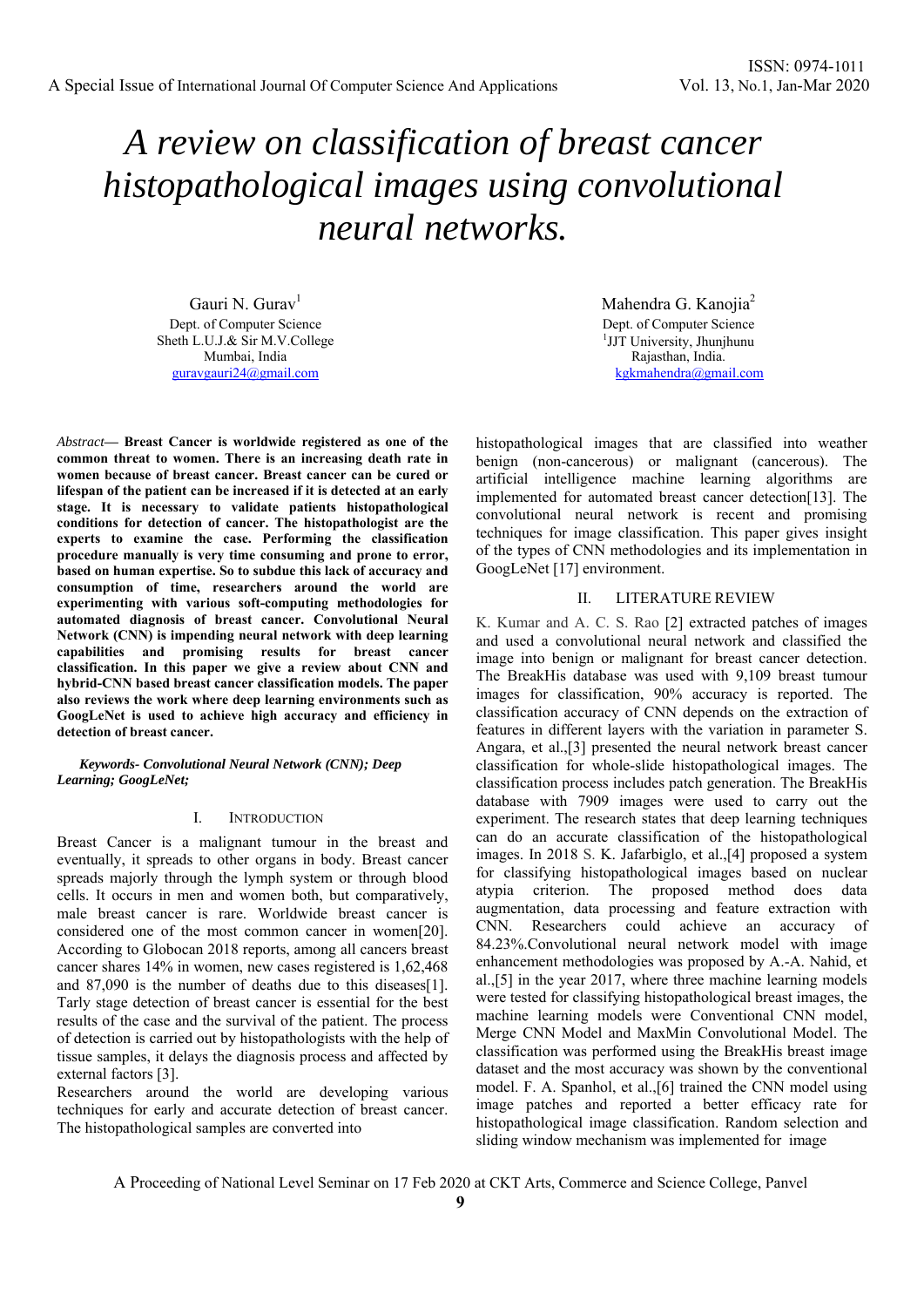patches extraction and CNN model was trained using the BreakHis database. The proposed experiment inferred that improved accuracy was obtained by CNN when compared to traditional machine learning models. The imbalanced data, under-sampling, Over-sampling (WR), ADASYN and SMOTE sampling methods were used by M. S. Reza , et al.,[7] for breast cancer detection of histology images. The highest accuracy 0.8613 was achieved by Over-Sampling (WR) method which also increased the CNN performances substantially and acts as a better method in most cases. M. F. Jamaluddin, et al.,[8] proposed a automated diagnosis system were CNN was successfully implemented to classify whole slide breast carcinoma images, where cells were ER-stained. A region of 1200 cells was used and overall accuracy of 88.8% and AUC score of 97.5% was reported. The fCNN network was applied for pixel-wise region segmentation using TCGA breast cancer dataset where 92 images were cropped from 20 cases. The performance of fCNN was reported to be 20X faster than the original CNN. H. Su, et al.,[9] , M. Alkhaleefah and C.C. Wu [10] proposed RBF-SVM and hybrid CNN model for breast cancer classification. The authors had used CNN for feature extraction and classification, after feature extraction was done by radial basis function-based support vector machine. These research proved that the hybrid technique produced better results then the pre-trained models such as AlexNet and GoogLeNet. Work done by D. Lévy and A. Jain [11] proposed techniques that help in classifying mammogram images with pre-segmented breast masses. The convolutional neural network and transfer learning combined with a set of data enhancement techniques such as preprocessing and augmentation helped in the adequate classification of the cases. DDSM database was used to carry out the comparison between the Baseline, AlexNet and GoogLeNet models having 1820 images from 997 patients obtaining an accuracy of 0.604, 0.890 and 0.924 respectively. GoogLeNet outperformed other models in the experiment by a fair margin. In 2017 J. Chang, et al.,[12] implemented transfer learning method on google's inception V3 model for identification of breast cancer. The CNN deep neural network model ConvoNet was tested on 7909 microscopic biopsy images of 82 patients opted from the BreakHis database. The trained model gave an accuracy of 0.83 for benign and 0.89 for malignant class.

A unique study by S. Guan and M. Loew [13] reported that transfer learning had faster performance comparative to conventional CNN methodologies. Another comparative study by M. Żejmo, et al.,[14] used AlexNet and GoogLeNet models for dignosis of breast cancer in microscopic cytological images of 50 patients having 25 benign cases and 25 malignant cases. The analysis concluded that GoogLeNet had acquired an accuracy of 83%. A study by Y. Sun, et al., [15] present a deep neural network technique to identify DCIS. Similar to [14] GoogLeNet was reported to achieve the highest accuracy. Recently in 2019 J. Zhang, et al.,[16] studied image segmentation and classification of breast cancer photoacoustic images, in this study three machine learning techniques were compared SVM, AlexNet and GoogLeNet. The 217 breast

cancer images of mammogram image database from LAPIMO was used for classification, in which AlexNet and GoogLeNet respectively achieved accuracy about 87.69% and 91.18% and SVM model achieved 84% accuracy which states that the pre-trained neural networks works better at classification. Similar to [14-16], H. Garud, et al.,[17] presented the efficiency of GoogleNet over other models for classification of high-magnification multi-views based on breast cytology cell images. The classification achieved the accuracy of 89.71%. This paper [17] stated that by using transfer learning GoogLeNet adapts visual features and ROI level classification accuracy of 80.76% is reported. Hybrid RNN and CNN model for breast cancer image classification with the spatial correlations between patches through RNN was introduced by R. Yan, et al.,[18]. The experiment was performed on ImageNet dataset which achieved 83.1% average accuracy in patch-wise and 90.5% average accuracy in image-wise method. Spatial correlations classification of breast cancer images presented by J. Ye, et al.,[19] used CNN models inception  $V3$ , inception  $V4$  and ResNet for comparative study .Another study proposed by H. M. Ahmad, et al., [20] compared transfer learning methods for diagnosis breast cancer such as AlexNet, GoogLeNet and ResNet50 amongst which ResNet outperforms all the other methods. Image and Patch wise classification was carried out and ResNet50 generated accuracy of 83% and 85% respectively. M. K. Jain and A. K. Agarwal [21] has analysed CNN and machine learning models to recognise breast cancer. GoogLeNet, VGG, AlexNet CNN models and SVM, PCA, KNN machine learning models were used in the study. The BreakHis database was used at different magnifying factors

## III. CONVOLUTIONAL NEURAL NETWORK

for the comparisons and result stated that pre-trained networks

perform better.

Convolutional neural network is a classification and object identification technique. It is based on architecture of artificial neural network [2]. Dataset of images are given as an input to train the network. The network learns the features based on the set parameters. The volume and grade of images in training data set has a greater impact on the efficiency of the network to learn. The training data set works as an outline to which the convolutional neural network refers while operating on testing set images. The testing dataset tests the convolutional neural network to check the working capability of the trained model. If the testing phase result is acceptable the training of the model stops, else the network is re-trained with new parameter setting. This process is recurrently applied the acceptable accuracy is achieved. Once the model is trained and tested is validated using unseen data. Data validation confirms the performance and accuracy of the designed convolutional neural network design and it is ready for future use.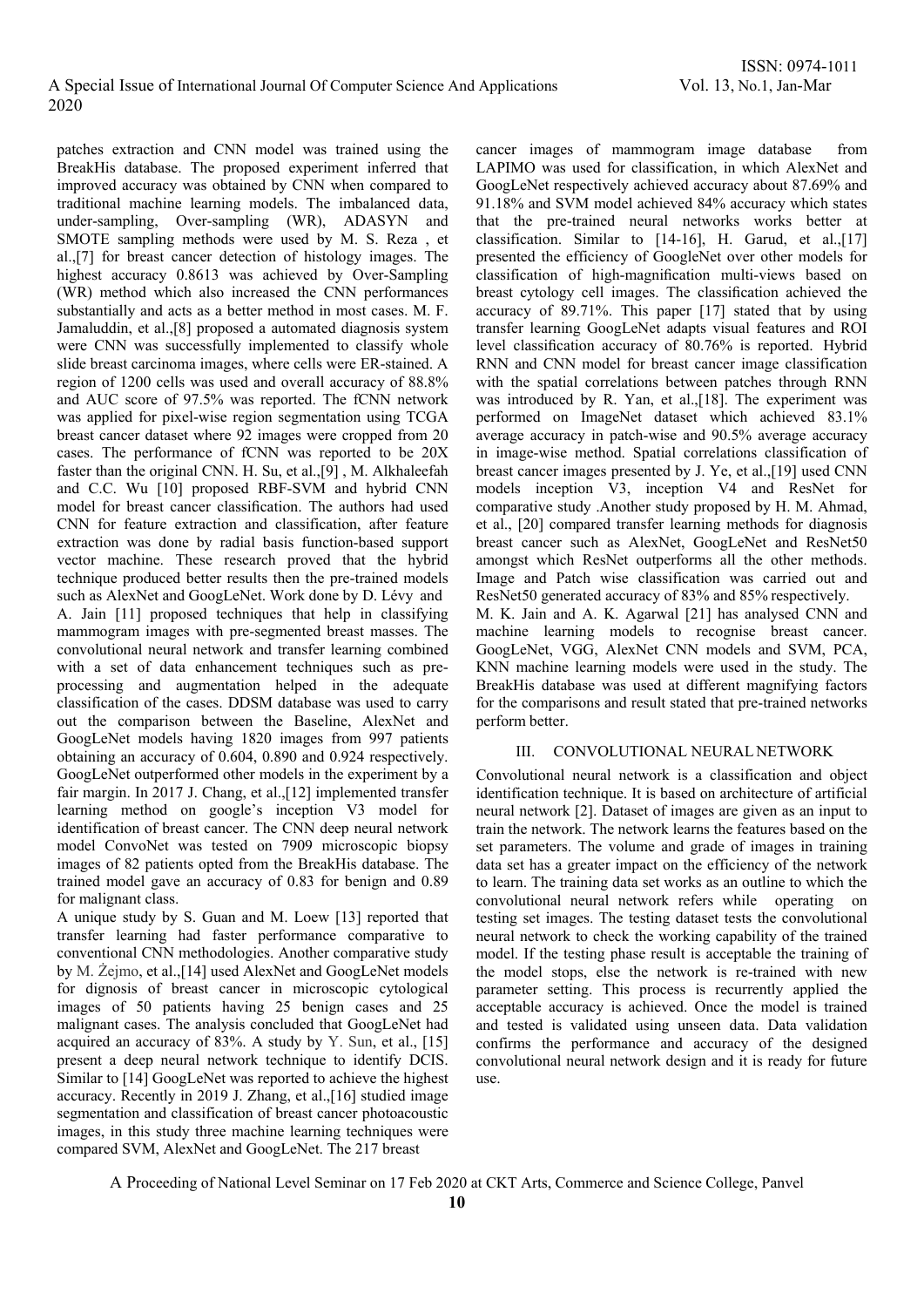## IV. ARCHITECTURE OF CNN

Convolutional neural network is a multilayer recurrent artificial neural network [9].



Figure 1:CNN architecture for breast cancer detection.

Layers of CNN works towards feature extraction. The network comprises of convolutional, pooling, ReLU and fully connected layers. Figure 1 shows the architecture of CNN for breast cancer detection. The histopathological image is given as an input to the model. The model is trained as binary classifier to classify the input image as malignant or benign based on trained parameters.

#### *A. Convolutional Layer*

Convolutional layer is the main layer of the CNN. Convolution is a mathematical operation where dot product between the two matrices are calculated [4]. In CNN, image given as an input is converted into matrix where each cell represents corresponding pixel value. Kernel is another submatrix use to convolute the image matrix. Kernel is a primary matrix used in generating feature map. Convolutional layer extracts desired features from the given image, it forms a matrix of the image pixels by learning the image features. The convolutional layer extracts locally interrelated pixel values by running the convolutional kernel with a defined set of weights on the image [6]. The below diagram is a basic representation if an image pixel matrix of 5\*5 getting convolved in to 3\*3 feature map.



Figure 2: Working of convolutional layer

The image is convoluted with different kernels to identify features. In diagnosis of breast cancer using histology images nucleases are the object of interest. features related to nucleases are extracted for diagnosis of cancer. The convolutional layers are interlinked with each other. Output od pre-convolutional layer is given as input to post convolutional layer. This connection pattern can go deeper and learn the desired features maps. Hence, CNN is deep learning neural network.

### *B. Pooling Layer*

The main function of the pooling layer is to size down the image by eliminating the values corresponding to redundant or unwanted features. Commonly used pooling techniques are max-pooling, average-pooling and spatial-pooling. The maxpooling is the most preferred methodology where the image is downsampled by selecting the highest values from each convolution step. The max-pooling is carried in certain steps, firstly the image input is received from the convolutional layer which has a convolved pixel matrix. Then the stride value is selected which helps the kernel to slide through the filtered image. Highest value is selected for each stride. Here the highest value is considered to be the best response for the feature map. Figure 3 is an example of max-pooling where the value of stride is 2 and a 6x6 pixel matrix is being downsized into a 3x3 matrix by selecting the highest value from each stride section. Stride 2 means the kernel is shifted 2 pixels during convolution.

| $\mathbf{1}$   | 5              | $6\phantom{1}6$ | $\overline{4}$          | $\overline{2}$          | $\overline{\mathbf{3}}$ |                          |
|----------------|----------------|-----------------|-------------------------|-------------------------|-------------------------|--------------------------|
| $\overline{3}$ | 1              |                 | $\overline{2}$          | 4                       | $\overline{2}$          |                          |
|                | 6              | 5               | $\overline{\mathbf{c}}$ | 3                       | 5                       |                          |
| $\sqrt{6}$     | $\overline{2}$ | 1               | $\overline{c}$          | $6\phantom{1}$          | $\overline{2}$          | $\overline{\phantom{a}}$ |
| $\mathbf{1}$   | $\overline{2}$ | 5               | $\mathbf{1}$            | $\overline{a}$          | 6                       |                          |
| $\overline{7}$ | $\mathbf{1}$   | 1               | $\mathbf{1}$            | $\overline{\mathbf{c}}$ | 5                       |                          |



Figure 3: Working of Max Pooling

## *C. Activation function or the ReLU layer*

The ReLU is a nonlinear activation function known as the rectified linear unit [2]. Breast cancer feature selection is based on nonlinear functions. This activation function helps in learning complex patterns in histology images. The ReLU layer activates when feature map has values above or below a certain limit. The main function of this activation function is to remove the negative values from the convolution and familiarize non-linearity[10]. For example, in figure 4 the negative values below zero are converted to 0 and the values with higher than zero threshold and kept as it is and figure 5 shows the graph plot of the matrix transformation. The ReLU layer smoothens the inputs to lessen the sensitivity of the filters. There are other activation functions as well such as tanh, maxout, sigmoid and other variants of ReLU however, the ReLU is preferred over the others because of better performance and gradient problem-solving.

| 10    | $-8$ | 1     | 11   |                                | 10       | $\Omega$ |              | 11       |
|-------|------|-------|------|--------------------------------|----------|----------|--------------|----------|
| 15    | 15   | 20    | $-4$ | <b>Transformation function</b> | 15       | 15       | 20           | $\Omega$ |
| 25    | 45   | $-18$ | 25   |                                | 25       | 45       | $\mathbf{0}$ | 25       |
| $-35$ | 35   | 20    | 16   |                                | $\Omega$ | 35       | 20           | 16       |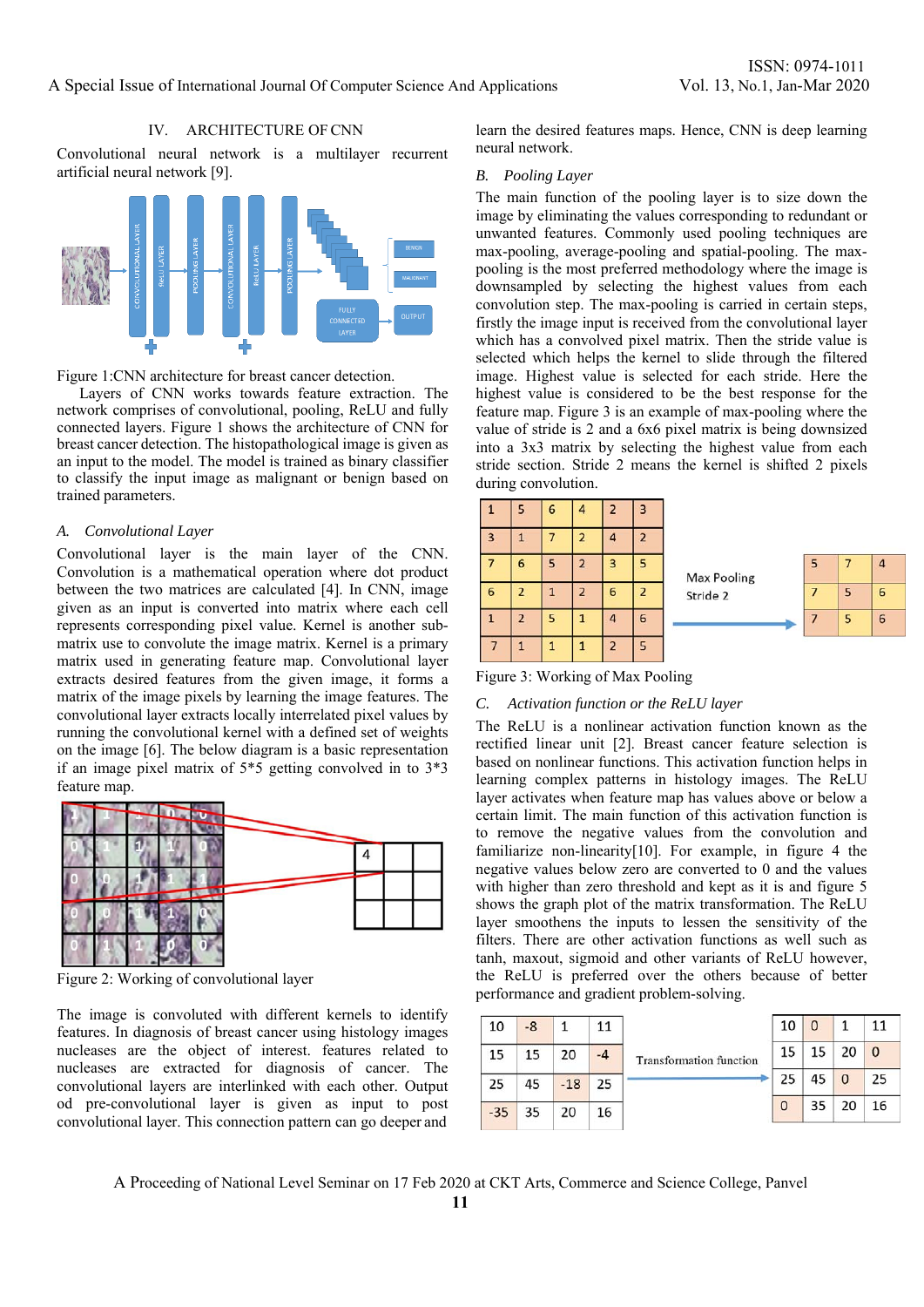# ISSN: 0974-1011

## Figure 4: Sample ReLU transformation



Figure 5: Response map of ReLU function

## *D. Fully Connected Layer*

In this layer kernels are fully connected to each other. The matrix of feature map is converted into a single vector. The extracted feature vector is used to create a CNN model [10,22]. Prominent activation functions like liner, gaussian or sigmoid for classification or object recognition are included in this model. In case of breast cancer detection the output is a binary classification benign or malignant.

## V. COMPARATIVE STUDY

recent years study on automation breast cancer detection using histology images and CNN has been increasing. Researchers are experimenting with various CNN and hybrid-CNN models on various platforms. The number of research in the domain also appeals for comparative understating of the work done in the past few years. Table 1 gives comparative tabulation of work done in classification and identification of breast cancer using CNN and hybrid-CNN models.

|  |  |  | Table 1: CNN models and their result comparison |
|--|--|--|-------------------------------------------------|
|  |  |  |                                                 |

| Table 1: CNN models and their result comparison |                   |                    | AINHAICCIAII  | <b>UCILCITUM</b> USING | <b>MACHING</b> (SVIVI) <b>H</b> ybrid Civin |                |                |
|-------------------------------------------------|-------------------|--------------------|---------------|------------------------|---------------------------------------------|----------------|----------------|
| Author                                          | Objective         | <b>Proposed</b>    | <b>Result</b> | $[10]$ , 2018          | hybrid model in                             | Radial Basis   | performance    |
|                                                 |                   | <b>Methodology</b> |               |                        | mammogram                                   | Function (RBF) | 1S             |
| Kundan                                          | Classification of | <b>CNN</b>         | Accurately    |                        | images                                      | ,CNN           | comparativel   |
| Kumar $[2]$ ,                                   | histology         |                    | to 90 $\%$ .  |                        |                                             |                | y better than  |
| 2018                                            | images into       |                    |               |                        |                                             |                | pre trained    |
|                                                 | benign or         |                    |               |                        |                                             |                | <b>CNN</b>     |
|                                                 | malignant.        |                    |               |                        |                                             |                | networks       |
| Sandeep                                         | Identification of | <b>CNN</b>         | Highest       | DanielLévy             | Classifying                                 | Transfer       | Accuracy:      |
| Angara [3],                                     | breast cancer     |                    | accuracy for  | $[11]$ , 2016          | mammogram                                   | learning, CNN, | Baseline-      |
| 2018                                            | using WSI         |                    | patch -wise 5 |                        | images with                                 | GoogLeNet,     | 0.604,         |
|                                                 |                   |                    | folds.        |                        | pre-segmented                               | AlexNet.       | AlexNet-       |
| Sanaz Karimi                                    | Classification of | <b>CNN</b>         | Accuracy      |                        | breast masses as                            |                | 0.890,         |
| Jafarbiglo [4],                                 | histology         |                    | $:84.23\%$    |                        | benign or                                   |                | GoogLeNet -    |
| 2018                                            | images based on   |                    |               |                        | malignant.                                  |                | 0.924.         |
|                                                 | nuclear atypia    |                    |               | Jongwon                | Implementation                              | Transfer       | Accuracy       |
|                                                 | criterion         |                    |               | Chang $[12]$ ,         | of transfer                                 | learning, CNN, | benign: $0.83$ |
|                                                 |                   |                    |               | 2017                   | learning for                                | Google's       | Accuracy       |

| Abdullah-Al   | Classification of | Retinex                 | Conventiona   |
|---------------|-------------------|-------------------------|---------------|
| Nahid [5],    | histology         | algorithm,              | 1 CNN         |
| 2017          | images into       | Contrast and            | model         |
|               | benign and        | Illumination            | performs      |
|               | malignant         | Correction, CNN         | better than   |
|               | classes.          |                         | the           |
|               |                   |                         | compared      |
|               |                   |                         | models        |
| Fabio         | To obtaining      | $\overline{\text{CNN}}$ | Proposed      |
| Alexandre     | better efficiency |                         | CNN model     |
| Spanhol [6],  | rate for          |                         | performs      |
| 2016          | histopathologica  |                         | better then   |
|               | l image           |                         | the           |
|               | classification.   |                         | compared      |
|               |                   |                         | models.       |
| Md Shamim     | To classify       | <b>CNN</b>              | Over-         |
| Reza [7],     | <b>BreakHis</b>   |                         | Sampling      |
| 2018          | histopathologica  |                         | (WR)          |
|               | 1 images          |                         | Accuracy:     |
|               |                   |                         | 0.8613        |
| Mohammad      | To classify cells | <b>CNN</b> Model        | Accuracy:     |
| F. Jamaluddin | in ER-stained     | ,Cell Detection         | 88.8% AUC     |
| $[8]$ , 2018  | histopathologica  | and PN                  | score:        |
|               | l whole slide     | Classification          | 97.5%.        |
|               | breast            |                         |               |
|               | carcinoma         |                         |               |
|               | images.           |                         |               |
| Hai Su [9],   | Pixel-wise        | fCNN                    | fCNN is 20X   |
| 2015          | segment           |                         | faster        |
|               | histopathologica  |                         | compared to   |
|               | 1 images          |                         | <b>CNN</b>    |
| Mohammad      | Malignancy        | <b>Support Vector</b>   | Proposed      |
| Alkhaleefah   | detection using   | Machine (SVM)           | Hybrid CNN    |
| $[10]$ , 2018 | hybrid model in   | Radial Basis            | performance   |
|               | mammogram         | Function (RBF)          | is            |
|               | images            | ,CNN                    | comparativel  |
|               |                   |                         | y better than |
|               |                   |                         | pre trained   |
|               |                   |                         | <b>CNN</b>    |
|               |                   |                         | networks      |
| DanielLévy    | Classifying       | Transfer                | Accuracy:     |
| $[11]$ , 2016 | mammogram         | learning, CNN,          | Baseline-     |
|               | images with       | GoogLeNet,              | 0.604,        |
|               | pre-segmented     | AlexNet.                | AlexNet-      |
|               | breast masses as  |                         | 0.890,        |
|               | benign or         |                         | GoogLeNet -   |
|               | malignant.        |                         | 0.924.        |
| Jongwon       | Implementation    | Transfer                | Accuracy      |
| Chang [12],   | of transfer       | learning, CNN,          | benign: 0.83  |
|               |                   |                         |               |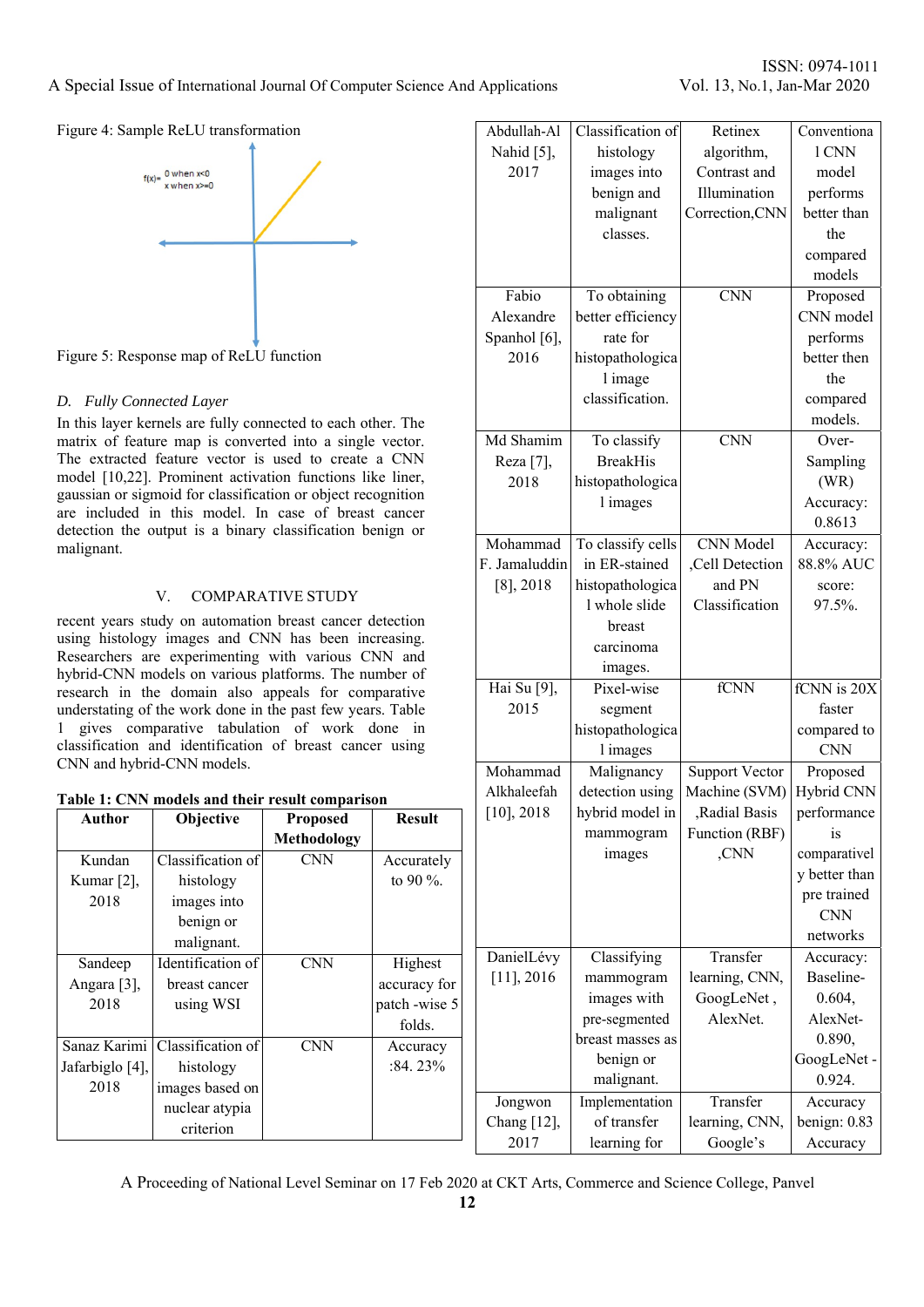|                       | malignancy<br>detection.      | Inception v3          | malignant<br>:0.89      |
|-----------------------|-------------------------------|-----------------------|-------------------------|
| Shuyue Guan           | To detect cancer              | Transfer              | Abnormal                |
| $[13]$ , 2017         | in breast                     | learning Pre-         | vs. normal              |
|                       | mammogram                     | trained VGG-16        | accuracy:               |
|                       | images                        | model, CNN            | 0.905                   |
| Micha l               | Classification of             | GoogLeNet and         | GoogLeNet               |
| 'Zejmo1 [14],         | breast cancer                 | AlexNet, CNN          | accuracy:               |
| 2017                  | cytological                   |                       | 83%                     |
|                       | images.                       |                       |                         |
| Yibao Sun             | To use deep                   | CNN,                  | Accuracy of             |
| $[15]$ , 2018         | learning based                | GoogLeNet             | GoogLeNet-              |
|                       | system to                     |                       | $V1$ is                 |
|                       | automatically                 |                       | comparativel            |
|                       | identify (DCIS)               |                       | y better then           |
|                       | using deep                    |                       | AlexNet,                |
|                       | learning                      |                       | VGG 11 and              |
|                       | methodologies.                |                       | ResNet 18               |
|                       |                               |                       | for used                |
|                       |                               |                       | dataset                 |
| Jiayao                | Classification of             | SVM, AlexNet          | AlexNet                 |
| Zhang1 [16],          | photoacoustic                 | and GoogLeNet         | Accuracy:               |
| 2018                  | breast cancer                 |                       | $87.69\%$ ,             |
|                       | images.                       |                       | GoogLeNet               |
|                       |                               |                       | Accuracy:               |
|                       |                               |                       | 91.18%                  |
|                       |                               |                       | <b>SVM</b>              |
|                       |                               |                       | Accuracy:               |
|                       |                               |                       | 84%                     |
| Hrushikesh            | Recognition of                | CNN,                  | Accuracy:               |
| Garud [17],           | breast cancer                 | GoogLeNet             | 89.71%.                 |
| 2017                  | using high                    |                       |                         |
|                       | magnification                 |                       |                         |
|                       | multi-views cell              |                       |                         |
|                       | images.                       |                       |                         |
| Rui Yan [18],<br>2018 | Classification of             | Hybrid CNN<br>and CNN | Patch-wise              |
|                       | breast cancer<br>pathological |                       | accuracy:<br>$83.1\%$ . |
|                       |                               |                       |                         |
|                       | image.                        |                       | Image-wise<br>accuracy: |
|                       |                               |                       | 90.5%                   |
| Jiandong Ye           | Classification of             | Inception v3,         | Proposed                |
| $[19]$ , 2019         | breast cancer                 | Inception v4,         | methods                 |
|                       | using WSI                     | ResNet, VGG           | shows 10%               |
|                       |                               | 16, CNN               | more                    |
|                       |                               |                       | accuracy                |
|                       |                               |                       | than classical          |
|                       |                               |                       | <b>CNN</b>              |
|                       |                               |                       |                         |

ISSN: 0974-1011

| Hafiz         | Classification of | AlexNet,       | Accuracy            |
|---------------|-------------------|----------------|---------------------|
| Mughees       | histopathologica  | GoogLeNet, and | ResNet50:           |
| Ahmad [20],   | 1 image into      | ResNet.        | Patch-wise          |
| 2019          | benign or         |                | $83\%$ and          |
|               | malignant.        |                | image-wise          |
|               |                   |                | $85\%$ .            |
| Mradul        | To compare        | <b>CNN</b>     | Comparison          |
| Kumar Jain    | CNN and           | frameworks.    | <b>States: Pre-</b> |
| $[21]$ , 2019 | machine           | VGGm.          | trained             |
|               | learning models   | GoogLeNet,     | methods             |
|               | for               | AlexNet, SVM   | perform             |
|               | identification of | PCA, KNN.      | better.             |
|               | breast cancer     |                |                     |
|               | using histology   |                |                     |
|               | images.           |                |                     |

# VI. DISCUSSION

The paper presents in depth review of the work done towards diagnosis and classification of breast cancer using CNN and Hybrid-CNN models [10,18]. Results in Table 1 shows that accuracy reported by hybrid-CNN higher than conventional CNN. Transfer learning [12,13,20] is a methodology where the pretrained CNN models are used to design the customized CNN model for case based research. Promising results are reported using GoogLeNet amongst the competitive pretrained[11,14-17,20,21]. Inclination of researchers towards GoogLeNet and pretrained models are increasing. Image processing [13][20] and machine learning models [10,16,18,21] used for classification of breast cancer are limited to the trained magnification and quality of images. CNN can be trained for different magnification and quality of images [21]. Instances shows that CNN requires no image preprocessing implementations for analysis of breast cancer images [6,10]. Improvisations like the fCNN which according to the research performs 20x faster than the regular CNN [9]. The CNN is the recent times technique which has copious benefits and space to explore with.

### **REFERENCES**

- [1] http://cancerindia.org.in/cancer-statistics/
- [2] K. Kumar and A. C. S. Rao, "Breast cancer classification of image using convolutional neural network," 2018 4th International Conference on Recent Advances in Information Technology (RAIT), 2018.
- [3] S. Angara, M. Robinson, and P. Guillen-Rondon, "Convolutional Neural Networks for Breast Cancer Histopathological Image Classification," 2018 4th International Conference on Big Data and Information Analytics (BigDIA), 2018.
- [4] S. K. Jafarbiglo, H. Danyali, and M. S. Helfroush, "Nuclear Atypia Grading in Histopathological Images of Breast Cancer Using Convolutional Neural Networks," 2018 4th Iranian Conference on Signal Processing and Intelligent Systems (ICSPIS), 2018.
- [5] A.-A. Nahid, F. B. Ali, and Y. Kong, "Histopathological breastimage classification with image enhancement by convolutional neural network," 2017 20th International Conference of Computer